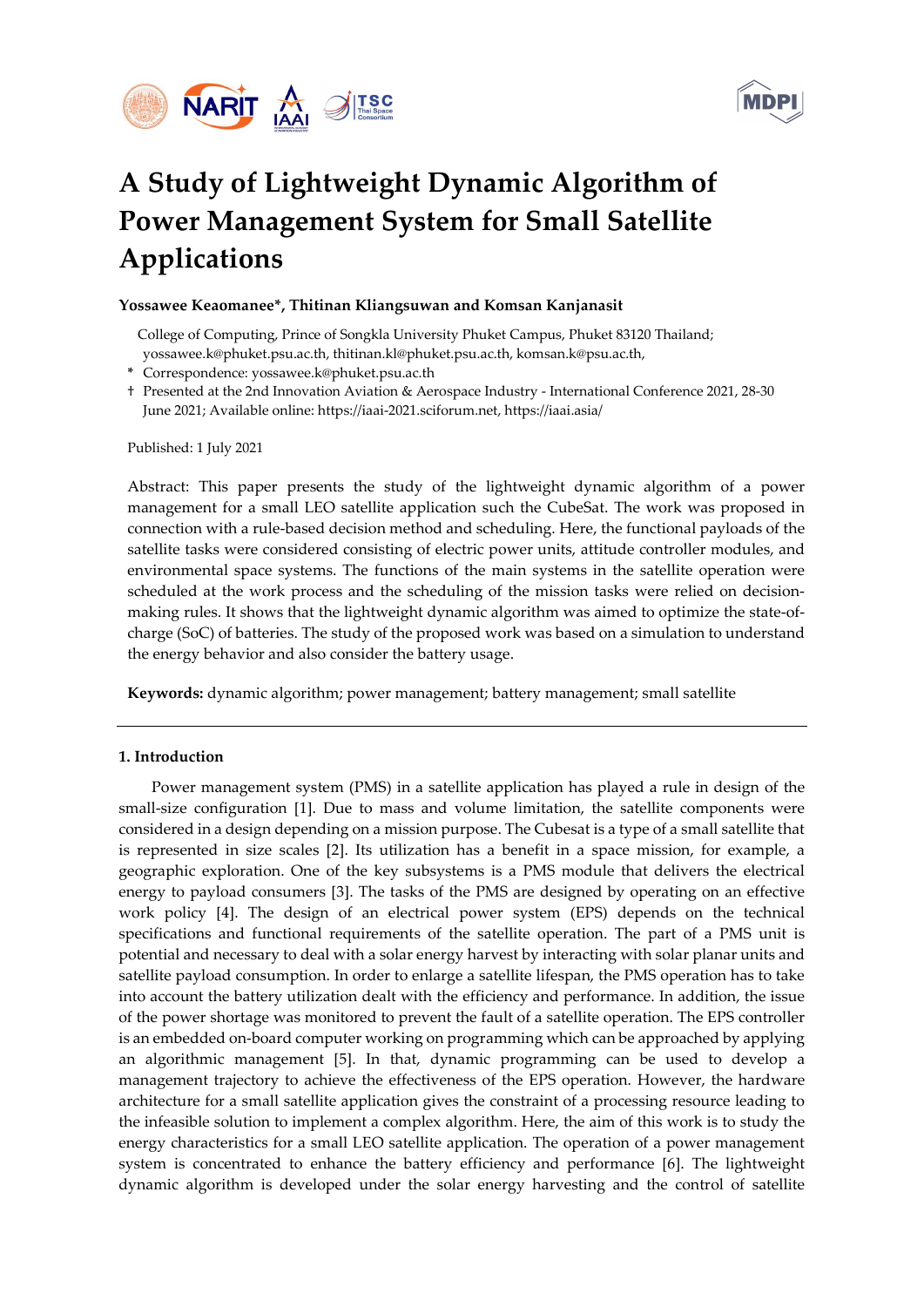payloads. The modeling and algorithm are demonstrated in Section 2. The results and discussion are given in Section 3. The summary is reported in Section 4.

#### 2. Modeling and Algorithm

The modeling and algorithm of the PMS were illustrated according to the LEO satellite operation of which the orbit period is 92 mins. The electrical energy harvest, power storage and load consumption was considered to model the PMS characteristic. Figure 1 shows the energy profile that the ten periods of the orbits depicted. It shows the energy response as a function of time including a sun and eclipse phase with 55 mins and 37 mins respectively. In this study, the payloads and functional units for the photography space mission were studied of which the power budget was listed in Table 1. The satellite payloads were concerned with energy budgets including a telecommunication, attitude controller and functional loads.



Figure 1. The current profile of the energy harvesting with a solar module

| <b>Tasks</b>               | <b>Operating Time (Min)</b> | Normalized        | Avg. Current        |
|----------------------------|-----------------------------|-------------------|---------------------|
|                            |                             | Time/Orbit (Min.) | Consumption (A/Min) |
| Comm. $(Rx)$               | 92                          | 1                 | 0.005               |
| Comm. $(Tx)$               | 12                          | 0.13              | 0.25                |
| Heater                     | 37                          | 0.402             | 0.338               |
| <b>OBC Controller Unit</b> | 92                          | 1                 | 0.2                 |
| Attitude Controller        | 81                          | 0.88              | 0.115               |
| <b>EPS</b>                 | 92                          | 1                 | 0.711               |
| Camera Module              | 48                          | 0.552             | 0.092               |
| payload#1                  | 27                          | 0.293             | 0.1                 |
| payload#2                  | 28                          | 0.304             | 0.1                 |
| payload#3                  | 30                          | 0.326             | 0.2                 |

Table 1. The power budgets of the electrical payloads.

Based on the decision rule approach [7], the algorithm of a power management was designed in order to optimize the battery characteristics. The decision variables consist of the state-of-charge (SoC) which is under the uncertain parameter in context of the consumption scheduling. The problem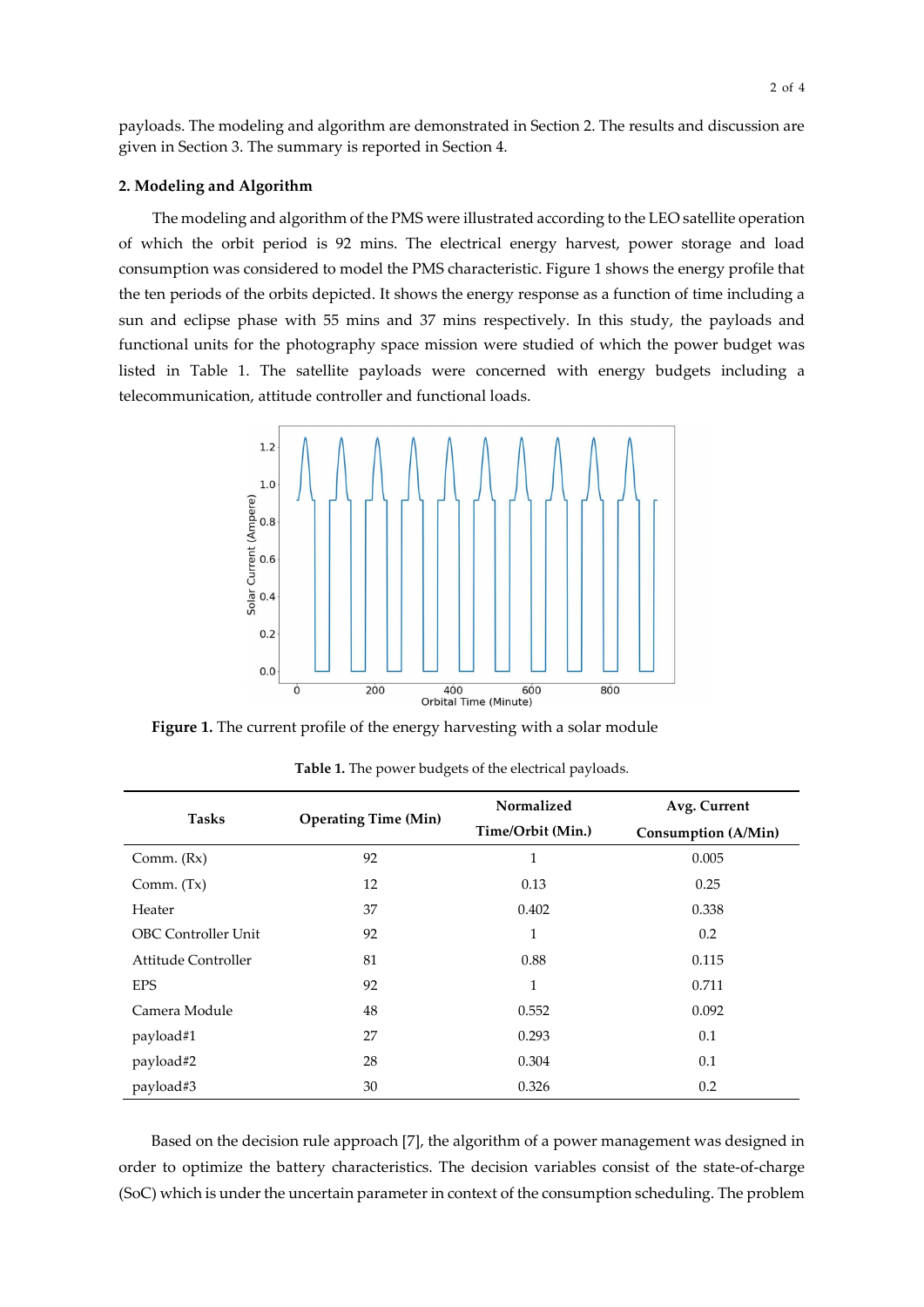involves the satellite lifetime depended on the battery characteristics. The decision set includes the available amount of electrical energy average power consumption rate and operational time of active jobs leading to that of the objective function maximizes the SoC percentage (%SoC).

|                              | Algorithm: Dynamic Power Management                                |
|------------------------------|--------------------------------------------------------------------|
| SelectPowerSource()          |                                                                    |
|                              | If %SoC < 100 & PV > Sum of all LoadPower Then Charge State        |
|                              | Else if $%$ SoC < 100 & PV > Sum (LoadPower)                       |
|                              | No charge and bypass the power from PV to operate satellite system |
|                              | Else if PV < Sum(LoadPower)                                        |
|                              | Combine power from solar and battery to operate satellite system   |
| TimeBlockChecking()          |                                                                    |
| For $t = 0$ to end of job[j] |                                                                    |
| SelectPowerSource()          |                                                                    |
|                              | Calculate the SoC at time t                                        |
|                              | If $%SoC > threshold$ Then Increment t                             |
| <b>Else</b> Return false     |                                                                    |
| <b>End For</b>               |                                                                    |
| Return true                  |                                                                    |
| Loop Begin                   |                                                                    |
| For $i = 0$ to N             | #N is a number of running jobs                                     |
|                              | Power consumption = sum(LoadPower[i]);                             |
|                              | If job[j] request to start Then                                    |
|                              | If job[j] in the list of a compulsory operation Then Enable job[j] |
|                              | Else TimeBlockChecking()                                           |
|                              | If $%$ SoC > threshold Then Enable job[j]                          |
|                              | Else Disable job[j]                                                |
|                              | SelectPowerSource()                                                |
| <b>End Loop</b>              |                                                                    |

## 3. Results and Discussion

In order to understand the management process in a satellite operation, the proposed algorithm was implemented and simulated carried out to observe the characteristics of the battery. To start with the initial state, the SoC was set of 100% in the beginning. Fig 2 shows the simulated results of the SoC responses plotted as a function of the operating time. The orbital period spends nine cycles as the total of 828 minutes. The electrical specification of the battery was provided by a manufacturer given in a range of the capacity of an electrical current of 1.5 to 5 ampere hour (Ah). The parametric study was performed to illustrate the SoC response with the 8.2 volt battery power related to a minimum (1.5 Ah) and maximum (5 Ah) of the electrical current. The SoC plots depict in comparison to the baseline SoC (without an algorithm) and the optimized SoC (with the algorithm). It reports the near-unity state which is approximately achieved of 94.32% and 94.86% with regard to the 5 Ah and 1.5 Ah respectively, on average over the observed orbital time. The management of the satellite operation was focused on scheduling of the highest priority of the satellite control functions whereas the space mission with a camera module was considered depending on a discrete period as occasion.